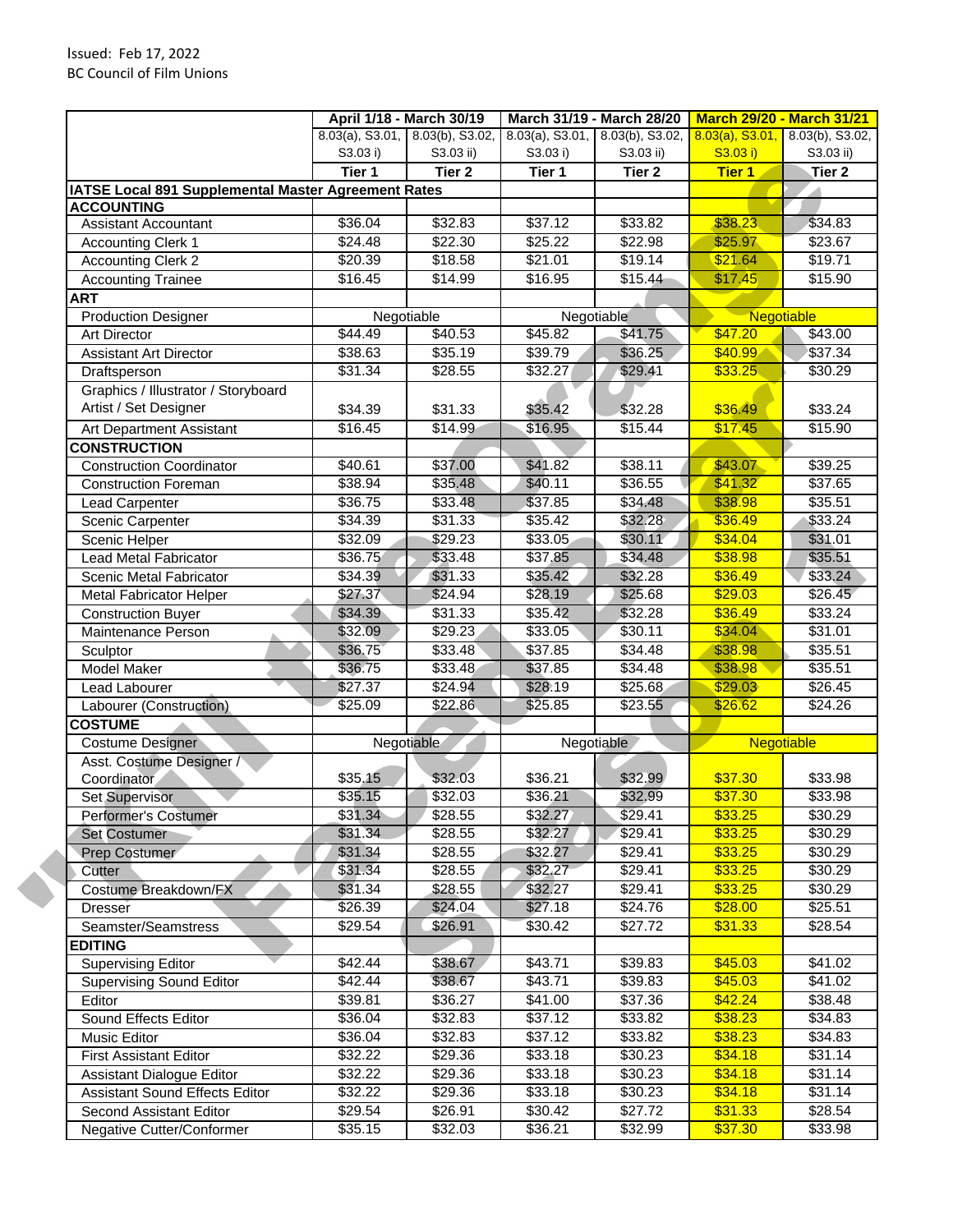|                                                                 | April 1/18 - March 30/19                                                                                                                                                                                     |                                                                                                                                                                                     | March 31/19 - March 28/20                                                                                                                                                    | <b>March 29/20 - March 31/21</b>                                                                                                                                                                                      |                                                                                                                                                                                                                                                                                                                           |
|-----------------------------------------------------------------|--------------------------------------------------------------------------------------------------------------------------------------------------------------------------------------------------------------|-------------------------------------------------------------------------------------------------------------------------------------------------------------------------------------|------------------------------------------------------------------------------------------------------------------------------------------------------------------------------|-----------------------------------------------------------------------------------------------------------------------------------------------------------------------------------------------------------------------|---------------------------------------------------------------------------------------------------------------------------------------------------------------------------------------------------------------------------------------------------------------------------------------------------------------------------|
| Tier 1                                                          | Tier <sub>2</sub>                                                                                                                                                                                            | Tier 1                                                                                                                                                                              | Tier 2                                                                                                                                                                       | <b>Tier 1</b>                                                                                                                                                                                                         | Tier <sub>2</sub>                                                                                                                                                                                                                                                                                                         |
| IATSE Local 891 Supplemental Master Agreement Rates (continued) |                                                                                                                                                                                                              |                                                                                                                                                                                     |                                                                                                                                                                              |                                                                                                                                                                                                                       |                                                                                                                                                                                                                                                                                                                           |
|                                                                 |                                                                                                                                                                                                              |                                                                                                                                                                                     |                                                                                                                                                                              |                                                                                                                                                                                                                       |                                                                                                                                                                                                                                                                                                                           |
| \$36.04                                                         | \$32.83                                                                                                                                                                                                      | \$37.12                                                                                                                                                                             | \$33.82                                                                                                                                                                      | \$38.23                                                                                                                                                                                                               | \$34.83                                                                                                                                                                                                                                                                                                                   |
|                                                                 |                                                                                                                                                                                                              |                                                                                                                                                                                     |                                                                                                                                                                              |                                                                                                                                                                                                                       | \$28.54                                                                                                                                                                                                                                                                                                                   |
|                                                                 |                                                                                                                                                                                                              |                                                                                                                                                                                     |                                                                                                                                                                              |                                                                                                                                                                                                                       | \$26.45                                                                                                                                                                                                                                                                                                                   |
|                                                                 |                                                                                                                                                                                                              |                                                                                                                                                                                     |                                                                                                                                                                              |                                                                                                                                                                                                                       |                                                                                                                                                                                                                                                                                                                           |
|                                                                 |                                                                                                                                                                                                              |                                                                                                                                                                                     |                                                                                                                                                                              |                                                                                                                                                                                                                       | \$34.83                                                                                                                                                                                                                                                                                                                   |
|                                                                 |                                                                                                                                                                                                              |                                                                                                                                                                                     |                                                                                                                                                                              |                                                                                                                                                                                                                       | \$31.14                                                                                                                                                                                                                                                                                                                   |
|                                                                 |                                                                                                                                                                                                              |                                                                                                                                                                                     |                                                                                                                                                                              |                                                                                                                                                                                                                       | \$28.54                                                                                                                                                                                                                                                                                                                   |
|                                                                 |                                                                                                                                                                                                              |                                                                                                                                                                                     |                                                                                                                                                                              |                                                                                                                                                                                                                       | \$25.51                                                                                                                                                                                                                                                                                                                   |
|                                                                 |                                                                                                                                                                                                              |                                                                                                                                                                                     |                                                                                                                                                                              |                                                                                                                                                                                                                       |                                                                                                                                                                                                                                                                                                                           |
|                                                                 |                                                                                                                                                                                                              |                                                                                                                                                                                     |                                                                                                                                                                              |                                                                                                                                                                                                                       | \$34.83                                                                                                                                                                                                                                                                                                                   |
|                                                                 |                                                                                                                                                                                                              |                                                                                                                                                                                     |                                                                                                                                                                              |                                                                                                                                                                                                                       | \$31.14                                                                                                                                                                                                                                                                                                                   |
|                                                                 |                                                                                                                                                                                                              |                                                                                                                                                                                     |                                                                                                                                                                              |                                                                                                                                                                                                                       | \$31.14                                                                                                                                                                                                                                                                                                                   |
|                                                                 | \$29.36                                                                                                                                                                                                      |                                                                                                                                                                                     |                                                                                                                                                                              | \$34.18                                                                                                                                                                                                               | \$31.14                                                                                                                                                                                                                                                                                                                   |
|                                                                 |                                                                                                                                                                                                              |                                                                                                                                                                                     |                                                                                                                                                                              |                                                                                                                                                                                                                       | \$30.29                                                                                                                                                                                                                                                                                                                   |
|                                                                 |                                                                                                                                                                                                              | \$30.42                                                                                                                                                                             |                                                                                                                                                                              | \$31.33                                                                                                                                                                                                               | $\sqrt{$28.54}$                                                                                                                                                                                                                                                                                                           |
|                                                                 |                                                                                                                                                                                                              |                                                                                                                                                                                     |                                                                                                                                                                              |                                                                                                                                                                                                                       |                                                                                                                                                                                                                                                                                                                           |
| \$36.04                                                         | \$32.83                                                                                                                                                                                                      | \$37.12                                                                                                                                                                             |                                                                                                                                                                              | \$38.23                                                                                                                                                                                                               | \$34.83                                                                                                                                                                                                                                                                                                                   |
| $\sqrt{$32.22}$                                                 | \$29.36                                                                                                                                                                                                      | \$33.18                                                                                                                                                                             | \$30.23                                                                                                                                                                      | \$34.18                                                                                                                                                                                                               | $\sqrt{$31.14}$                                                                                                                                                                                                                                                                                                           |
| \$29.54                                                         | \$26.91                                                                                                                                                                                                      | \$30.42                                                                                                                                                                             | \$27.72                                                                                                                                                                      | \$31.33                                                                                                                                                                                                               | \$28.54                                                                                                                                                                                                                                                                                                                   |
|                                                                 |                                                                                                                                                                                                              |                                                                                                                                                                                     |                                                                                                                                                                              |                                                                                                                                                                                                                       |                                                                                                                                                                                                                                                                                                                           |
|                                                                 |                                                                                                                                                                                                              |                                                                                                                                                                                     |                                                                                                                                                                              |                                                                                                                                                                                                                       |                                                                                                                                                                                                                                                                                                                           |
|                                                                 |                                                                                                                                                                                                              | \$37.12                                                                                                                                                                             | \$33.82                                                                                                                                                                      |                                                                                                                                                                                                                       | \$34.83                                                                                                                                                                                                                                                                                                                   |
|                                                                 |                                                                                                                                                                                                              |                                                                                                                                                                                     |                                                                                                                                                                              |                                                                                                                                                                                                                       |                                                                                                                                                                                                                                                                                                                           |
|                                                                 | \$29.36                                                                                                                                                                                                      |                                                                                                                                                                                     |                                                                                                                                                                              | \$34.18                                                                                                                                                                                                               | \$31.14                                                                                                                                                                                                                                                                                                                   |
|                                                                 |                                                                                                                                                                                                              |                                                                                                                                                                                     |                                                                                                                                                                              |                                                                                                                                                                                                                       | \$31.14                                                                                                                                                                                                                                                                                                                   |
|                                                                 |                                                                                                                                                                                                              |                                                                                                                                                                                     |                                                                                                                                                                              |                                                                                                                                                                                                                       | \$31.14                                                                                                                                                                                                                                                                                                                   |
|                                                                 | \$29.36                                                                                                                                                                                                      | \$33.18                                                                                                                                                                             |                                                                                                                                                                              |                                                                                                                                                                                                                       | \$31.14                                                                                                                                                                                                                                                                                                                   |
|                                                                 |                                                                                                                                                                                                              |                                                                                                                                                                                     |                                                                                                                                                                              |                                                                                                                                                                                                                       |                                                                                                                                                                                                                                                                                                                           |
|                                                                 |                                                                                                                                                                                                              |                                                                                                                                                                                     |                                                                                                                                                                              |                                                                                                                                                                                                                       | \$28.54                                                                                                                                                                                                                                                                                                                   |
|                                                                 |                                                                                                                                                                                                              |                                                                                                                                                                                     |                                                                                                                                                                              |                                                                                                                                                                                                                       | \$30.29                                                                                                                                                                                                                                                                                                                   |
|                                                                 |                                                                                                                                                                                                              |                                                                                                                                                                                     |                                                                                                                                                                              |                                                                                                                                                                                                                       |                                                                                                                                                                                                                                                                                                                           |
|                                                                 |                                                                                                                                                                                                              |                                                                                                                                                                                     |                                                                                                                                                                              |                                                                                                                                                                                                                       |                                                                                                                                                                                                                                                                                                                           |
| Negotiable                                                      |                                                                                                                                                                                                              |                                                                                                                                                                                     |                                                                                                                                                                              |                                                                                                                                                                                                                       |                                                                                                                                                                                                                                                                                                                           |
|                                                                 |                                                                                                                                                                                                              |                                                                                                                                                                                     | Negotiable                                                                                                                                                                   | <b>Negotiable</b>                                                                                                                                                                                                     |                                                                                                                                                                                                                                                                                                                           |
| \$36.04                                                         | \$32.83                                                                                                                                                                                                      | \$37.12                                                                                                                                                                             | \$33.82                                                                                                                                                                      | \$38.23                                                                                                                                                                                                               |                                                                                                                                                                                                                                                                                                                           |
| \$32.22                                                         | \$29.36                                                                                                                                                                                                      | \$33.18                                                                                                                                                                             | \$30.23                                                                                                                                                                      | \$34.18                                                                                                                                                                                                               |                                                                                                                                                                                                                                                                                                                           |
| \$29.54                                                         | \$26.91                                                                                                                                                                                                      | \$30.42                                                                                                                                                                             | \$27.72                                                                                                                                                                      | \$31.33                                                                                                                                                                                                               |                                                                                                                                                                                                                                                                                                                           |
| \$20.02                                                         | \$18.24                                                                                                                                                                                                      | \$20.62                                                                                                                                                                             | \$18.79                                                                                                                                                                      | \$21.24                                                                                                                                                                                                               |                                                                                                                                                                                                                                                                                                                           |
|                                                                 |                                                                                                                                                                                                              |                                                                                                                                                                                     |                                                                                                                                                                              |                                                                                                                                                                                                                       |                                                                                                                                                                                                                                                                                                                           |
| \$40.10                                                         | \$36.54                                                                                                                                                                                                      | \$41.31                                                                                                                                                                             | \$37.64                                                                                                                                                                      | \$42.55                                                                                                                                                                                                               |                                                                                                                                                                                                                                                                                                                           |
| \$36.75                                                         | \$33.48                                                                                                                                                                                                      | \$37.85                                                                                                                                                                             | \$34.48                                                                                                                                                                      | \$38.98                                                                                                                                                                                                               |                                                                                                                                                                                                                                                                                                                           |
| \$36.75                                                         | \$33.48                                                                                                                                                                                                      | \$37.85                                                                                                                                                                             | $\overline{$}34.48$                                                                                                                                                          | \$38.98                                                                                                                                                                                                               |                                                                                                                                                                                                                                                                                                                           |
| \$36.75                                                         | \$33.48                                                                                                                                                                                                      | \$37.85                                                                                                                                                                             | \$34.48                                                                                                                                                                      | \$38.98                                                                                                                                                                                                               |                                                                                                                                                                                                                                                                                                                           |
| \$36.75                                                         | \$33.48                                                                                                                                                                                                      | \$37.85                                                                                                                                                                             | \$34.48                                                                                                                                                                      | \$38.98                                                                                                                                                                                                               |                                                                                                                                                                                                                                                                                                                           |
| \$34.39                                                         | \$31.33                                                                                                                                                                                                      | \$35.42                                                                                                                                                                             | \$32.28                                                                                                                                                                      | \$36.49                                                                                                                                                                                                               |                                                                                                                                                                                                                                                                                                                           |
| \$34.39                                                         | \$31.33                                                                                                                                                                                                      | \$35.42                                                                                                                                                                             | \$32.28                                                                                                                                                                      | \$36.49                                                                                                                                                                                                               |                                                                                                                                                                                                                                                                                                                           |
| \$34.39                                                         |                                                                                                                                                                                                              |                                                                                                                                                                                     |                                                                                                                                                                              |                                                                                                                                                                                                                       |                                                                                                                                                                                                                                                                                                                           |
|                                                                 | \$31.33                                                                                                                                                                                                      | \$35.42                                                                                                                                                                             | \$32.28                                                                                                                                                                      | \$36.49                                                                                                                                                                                                               |                                                                                                                                                                                                                                                                                                                           |
| \$32.67                                                         | \$29.77                                                                                                                                                                                                      | \$33.65                                                                                                                                                                             | \$30.66                                                                                                                                                                      | \$34.66                                                                                                                                                                                                               |                                                                                                                                                                                                                                                                                                                           |
| \$25.09                                                         | \$22.86                                                                                                                                                                                                      | \$25.85                                                                                                                                                                             | \$23.55                                                                                                                                                                      | \$26.62                                                                                                                                                                                                               |                                                                                                                                                                                                                                                                                                                           |
|                                                                 |                                                                                                                                                                                                              |                                                                                                                                                                                     |                                                                                                                                                                              |                                                                                                                                                                                                                       |                                                                                                                                                                                                                                                                                                                           |
| \$36.04<br>\$32.22                                              | \$32.83<br>$\sqrt{$29.36}$                                                                                                                                                                                   | \$37.12<br>\$33.18                                                                                                                                                                  | \$33.82<br>$\overline{$}30.23$                                                                                                                                               | \$38.23<br>\$34.18                                                                                                                                                                                                    | \$34.83<br>\$31.14<br>\$28.54<br>\$19.35<br>\$38.77<br>\$35.51<br>\$35.51<br>\$35.51<br>\$35.51<br>\$33.24<br>\$33.24<br>\$33.24<br>\$31.58<br>\$24.26<br>$\overline{$}34.83$<br>\$31.14                                                                                                                                  |
|                                                                 | \$29.54<br>\$27.37<br>\$36.04<br>\$32.22<br>\$29.54<br>\$26.39<br>\$36.04<br>\$32.22<br>\$32.22<br>332.22<br>\$31.34<br>\$29.54<br>\$36.04<br>\$32.22<br>\$32.22<br>\$32.22<br>\$32.22<br>\$29.54<br>\$31.34 | \$26.91<br>\$24.94<br>\$32.83<br>$\sqrt{$29.36}$<br>\$26.91<br>\$24.04<br>332.83<br>\$29.36<br>\$29.36<br>\$28.55<br>\$26.91<br>\$32.83<br>\$29.36<br>\$29.36<br>\$26.91<br>\$28.55 | \$30.42<br>\$28.19<br>\$37.12<br>\$33.18<br>\$30.42<br>\$27.18<br>\$37.12<br>\$33.18<br>\$33.18<br>\$33.18<br>\$32.27<br>\$33.18<br>\$33.18<br>\$33.18<br>\$30.42<br>\$32.27 | \$27.72<br>\$25.68<br>\$33.82<br>\$30.23<br>\$27.72<br>\$24.76<br>\$33.82<br>\$30.23<br>\$30.23<br>\$30.23<br>\$29.41<br>$\sqrt{$27.72}$<br>\$33.82<br>\$30.23<br>\$30.23<br>\$30.23<br>\$30.23<br>\$27.72<br>\$29.41 | \$31.33<br>\$29.03<br>\$38.23<br>\$34.18<br>\$31.33<br>\$28.00<br>\$38.23<br>\$34.18<br>\$34.18<br>\$33.25<br>\$38.23<br>\$34.18<br>\$34.18<br>\$34.18<br>\$31.33<br>\$33.25<br>Any Lighting Technician who is assigned to operate balloon lighting shall receive \$0.80 per hour more than the Lighting Technician rate. |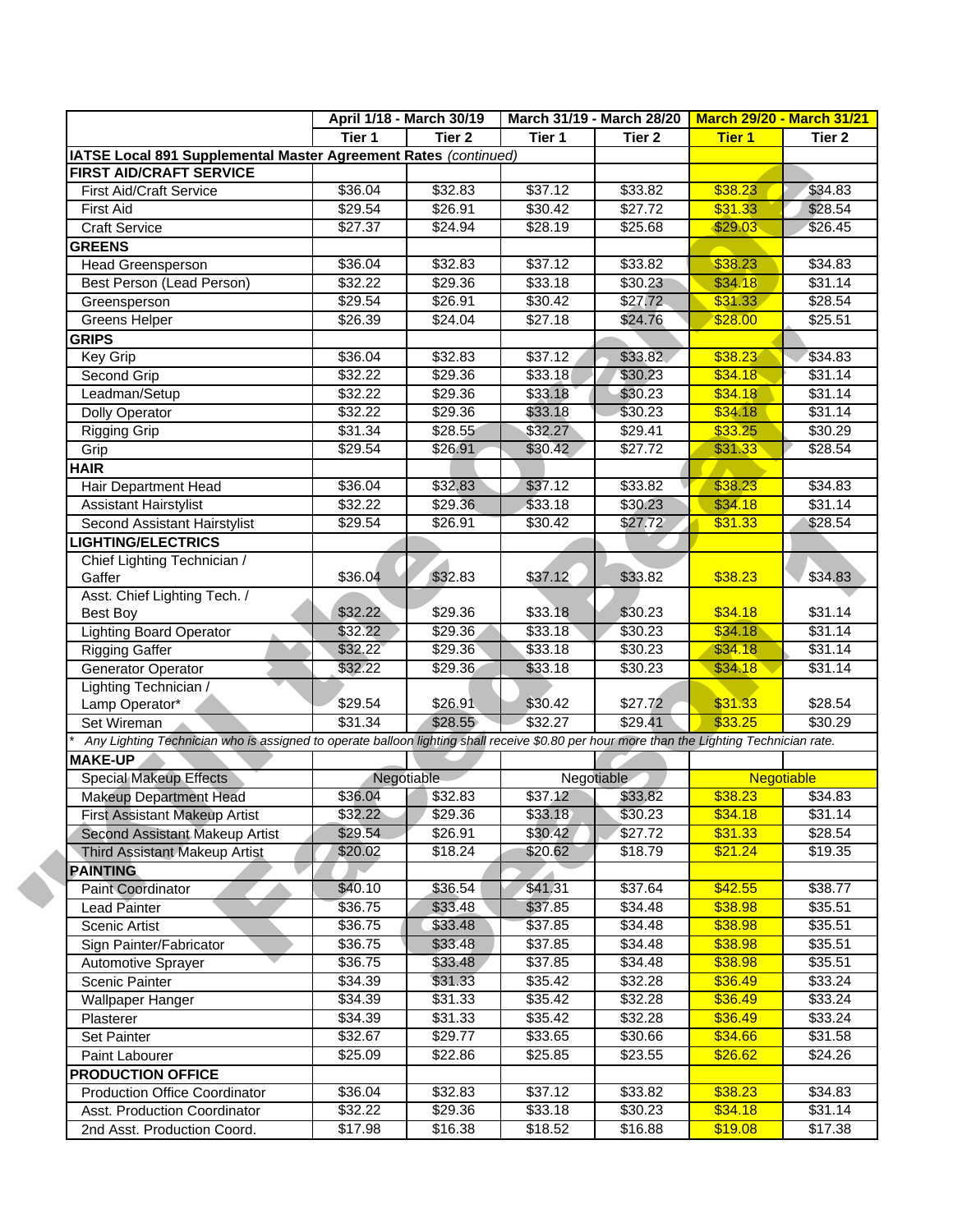|                                                                 |                     | April 1/18 - March 30/19 |                     | March 31/19 - March 28/20 | <b>March 29/20 - March 31/21</b> |                 |
|-----------------------------------------------------------------|---------------------|--------------------------|---------------------|---------------------------|----------------------------------|-----------------|
|                                                                 | Tier 1              | Tier <sub>2</sub>        | Tier 1              | Tier 2                    | <b>Tier 1</b>                    | Tier 2          |
| IATSE Local 891 Supplemental Master Agreement Rates (continued) |                     |                          |                     |                           |                                  |                 |
| <b>PROPS</b>                                                    |                     |                          |                     |                           |                                  |                 |
| <b>Property Master</b>                                          | \$36.04             | \$32.83                  | \$37.12             | \$33.82                   | \$38.23                          | \$34.83         |
| <b>Assistant Property Master</b>                                | \$35.15             | \$32.03                  | \$36.21             | \$32.99                   | \$37.30                          | \$33.98         |
| Props Buyer                                                     | 332.09              | $\sqrt{$29.23}$          | \$33.05             | \$30.11                   | \$34.04                          | \$31.01         |
| Props                                                           | \$29.54             | \$26.91                  | \$30.42             | \$27.72                   | \$31.33                          | \$28.54         |
| <b>SCRIPT SUPERVISORS / CONTINUITY COORDINATOR</b>              |                     |                          |                     |                           |                                  |                 |
| Script Supevisor/                                               |                     |                          |                     |                           |                                  |                 |
| <b>Continuity Coordinator</b>                                   | \$36.04             | \$32.83                  | \$37.12             | \$33.82                   | \$38.23                          | \$34.83         |
| Assistant to Script Supervisor/                                 |                     |                          |                     |                           |                                  |                 |
| <b>Continuity Coordinator</b>                                   | \$20.32             | \$18.52                  | \$20.93             | \$19.07                   | \$21.56                          | \$19.65         |
| <b>SET DECORATING</b>                                           |                     |                          |                     |                           |                                  |                 |
| Set Decorator                                                   | \$36.04             | \$32.83                  | \$37.12             | \$33.82                   | \$38.23                          | \$34.83         |
| <b>Assistant Set Decorator</b>                                  | \$33.43             | \$30.45                  | \$34.43             | \$31.37                   | \$35.46                          | \$32.31         |
| Set Buyer                                                       | \$31.34             | \$28.55                  | \$32.27             | \$29.41                   | \$33.25                          | \$30.29         |
| <b>Lead Dresser</b>                                             | \$30.41             | \$27.71                  | \$31.32             | \$28.54                   | \$32.26                          | \$29.39         |
| On-Set Dresser                                                  | \$30.41             | \$27.71                  | \$31.32             | \$28.54                   | \$32.26                          | $\sqrt{$29.39}$ |
| Set Dresser                                                     | \$29.54             | \$26.91                  | \$30.42             | \$27.72                   | \$31.33                          | \$28.54         |
| Draper/Upholsterer                                              | \$29.54             | \$26.91                  | \$30.42             | \$27.72                   | \$31.33                          | \$28.54         |
| <b>Assistant Set Dresser</b>                                    | \$24.48             | \$22.30                  | \$25.22             | \$22.98                   | \$25.97                          | \$23.67         |
| <b>SOUND</b>                                                    |                     |                          |                     |                           |                                  |                 |
| Mixer (Production and Dubbing)                                  | \$46.89             | \$42.72                  | \$48.29             | \$44.00                   | \$49.74                          | \$45.32         |
| <b>Boom Operator</b>                                            | \$39.40             | \$35.90                  | \$40.58             | \$36.97                   | \$41.80                          | \$38.08         |
| Sound Assistant                                                 | \$29.54             | \$26.91                  | \$30.42             | \$27.72                   | \$31.33                          | \$28.54         |
| Public Address Operator                                         | \$29.54             | \$26.91                  | \$30.42             | \$27.72                   | \$31.33                          | \$28.54         |
| Playback Operator                                               | \$29.54             | \$26.91                  | \$30.42             | \$27.72                   | \$31.33                          | \$28.54         |
| Sound Maintenance                                               | \$29.54             | \$26.91                  | \$30.42             | \$27.72                   | \$31.33                          | \$28.54         |
| <b>SPECIAL EFFECTS</b>                                          |                     |                          |                     |                           |                                  |                 |
| Special Effects Coordinator                                     | \$39.83             | \$36.29                  | \$41.03             | \$37.38                   | \$42.26                          | \$38.51         |
| <b>First Assistant Special Effects</b>                          | \$36.04             | \$32.83                  | \$37.12             | \$33.82                   | \$38.23                          | \$34.83         |
| <b>Special Effects Assistant</b>                                | \$31.34             | \$28.55                  | \$32.27             | \$29.41                   | \$33.25                          | \$30.29         |
| Special Effects Labourer                                        | \$25.09             | \$22.86                  | $\overline{$}25.85$ | \$23.55                   | \$26.62                          | \$24.26         |
| <b>VIDEO</b>                                                    |                     |                          |                     |                           |                                  |                 |
| <b>Video Sound Mixer</b>                                        | \$36.04             | \$32.83                  | \$37.12             | \$33.82                   | \$38.23                          | \$34.83         |
| Video Lighting Director                                         | \$36.04             | \$32.83                  | 337.12              | \$33.82                   | \$38.23                          | $\sqrt{$34.83}$ |
| Video Script Supervisor                                         | \$36.04             | \$32.83                  | \$37.12             | \$33.82                   | \$38.23                          | \$34.83         |
| <b>Colourist</b>                                                | \$36.04             | \$32.83                  | \$37.12             | \$33.82                   | \$38.23                          | \$34.83         |
| <b>VISUAL EFFECTS</b>                                           |                     |                          |                     |                           |                                  |                 |
| VFX Artists (Weekly Flat Rate - up to 12 Hours/Day)             |                     |                          |                     |                           |                                  |                 |
| VFX Artist - Level 1                                            | \$1,775.04          | \$1,775.04               | \$1,828.29          | \$1,828.29                | \$1,883.14                       | \$1,883.14      |
| VFX Artist - Level 2                                            | \$1,648.25          | \$1,648.25               | \$1,697.70          | \$1,697.70                | \$1,748.63                       | \$1,748.63      |
| VFX Artist - Level 3                                            | \$1,354.05          | \$1,354.05               | \$1,394.67          | \$1,394.67                | \$1,436.51                       | \$1,436.51      |
| VFX Technicians (Weekly Flat Rate - up to 12 Hours/Day)         |                     |                          |                     |                           |                                  |                 |
| VFX Technician - Level 1                                        | \$1,648.25          | \$1,648.25               | \$1,697.70          | \$1,697.70                | \$1,748.63                       | \$1,748.63      |
| VFX Technician - Level 2                                        | \$1,354.05          | \$1,354.05               | \$1,394.67          | \$1,394.67                | \$1,436.51                       | \$1,436.51      |
| VFX Artists (Hourly rate for overtime purposes)                 |                     |                          |                     |                           |                                  |                 |
| VFX Artist - Level 1                                            | \$25.36             | \$25.36                  | \$26.12             | \$26.12                   | \$26.90                          | \$26.90         |
| VFX Artist - Level 2                                            | $\overline{$}23.55$ | \$23.55                  | \$24.25             | \$24.25                   | \$24.98                          | \$24.98         |
| VFX Artist - Level 3                                            | \$19.34             | \$19.34                  | \$19.92             | \$19.92                   | \$20.52                          | \$20.52         |
| VFX Technicians (Hourly rate for overtime purposes)             |                     |                          |                     |                           |                                  |                 |
| VFX Technician - Level 1                                        | \$23.55             | \$23.55                  | \$24.25             | \$24.25                   | \$24.98                          | \$24.98         |
|                                                                 |                     |                          |                     |                           | \$20.52                          |                 |
| VFX Technician - Level 2                                        | \$19.34             | \$19.34                  | \$19.92             | \$19.92                   |                                  | \$20.52         |